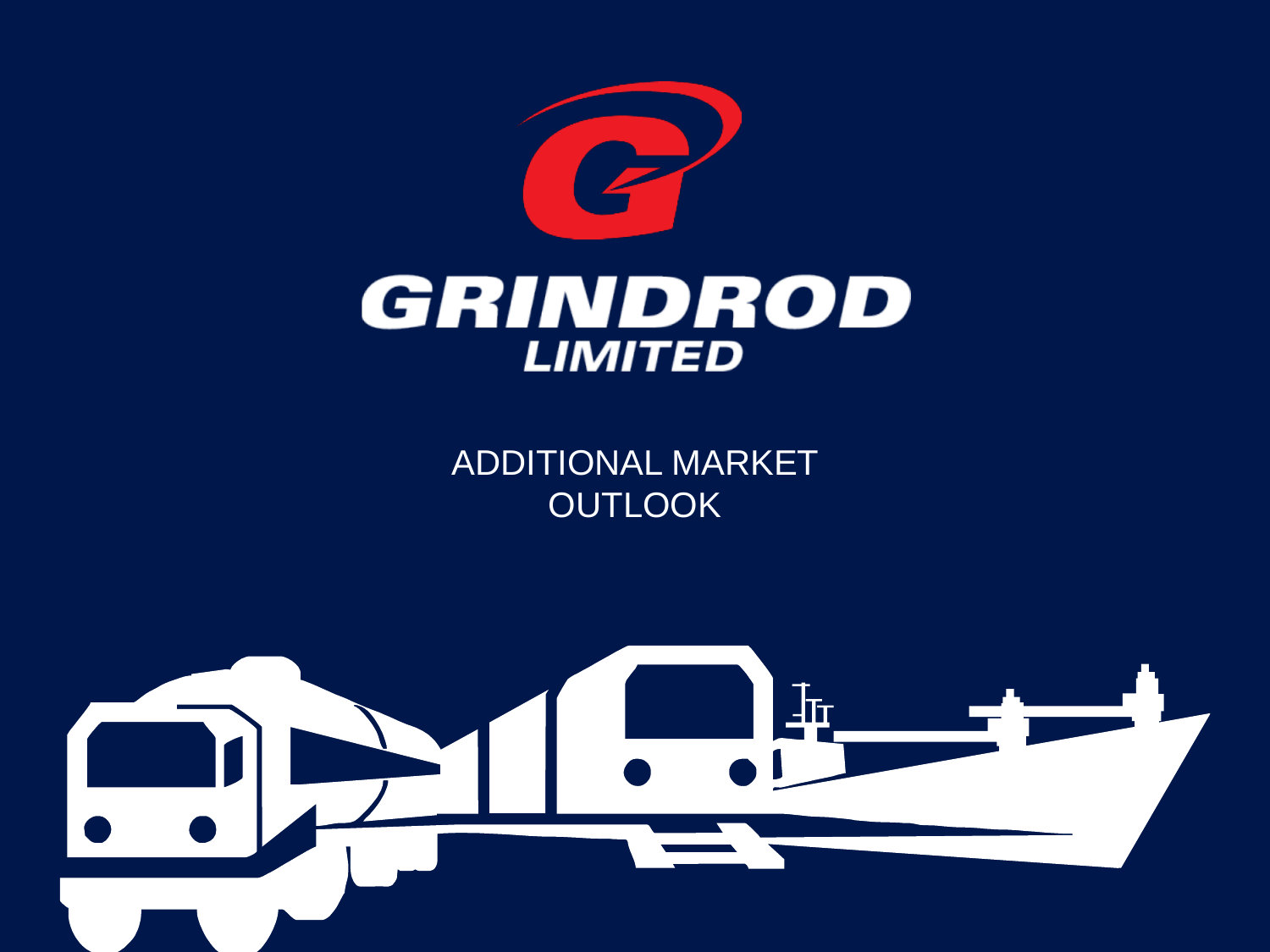

| <b>TEU<sub>s</sub></b> | 2014      | 2013      | Volume   | Variance<br>$\frac{9}{6}$ |
|------------------------|-----------|-----------|----------|---------------------------|
| Deep sea landed full   | 1 386 381 | 1 459 748 | (73 367) | (5.03)                    |
| Deep sea landed empty  | 341 754   | 311 353   | 30 401   | 9.76                      |
| Deep sea shipped full  | 1 083 814 | 1 085 877 | (2063)   | (0.19)                    |
| Deep sea shipped empty | 634 273   | 648728    | (14465)  | (2.23)                    |
| <b>Total</b>           | 3 446 222 | 3 505 716 | (59 494) | (1.70)                    |

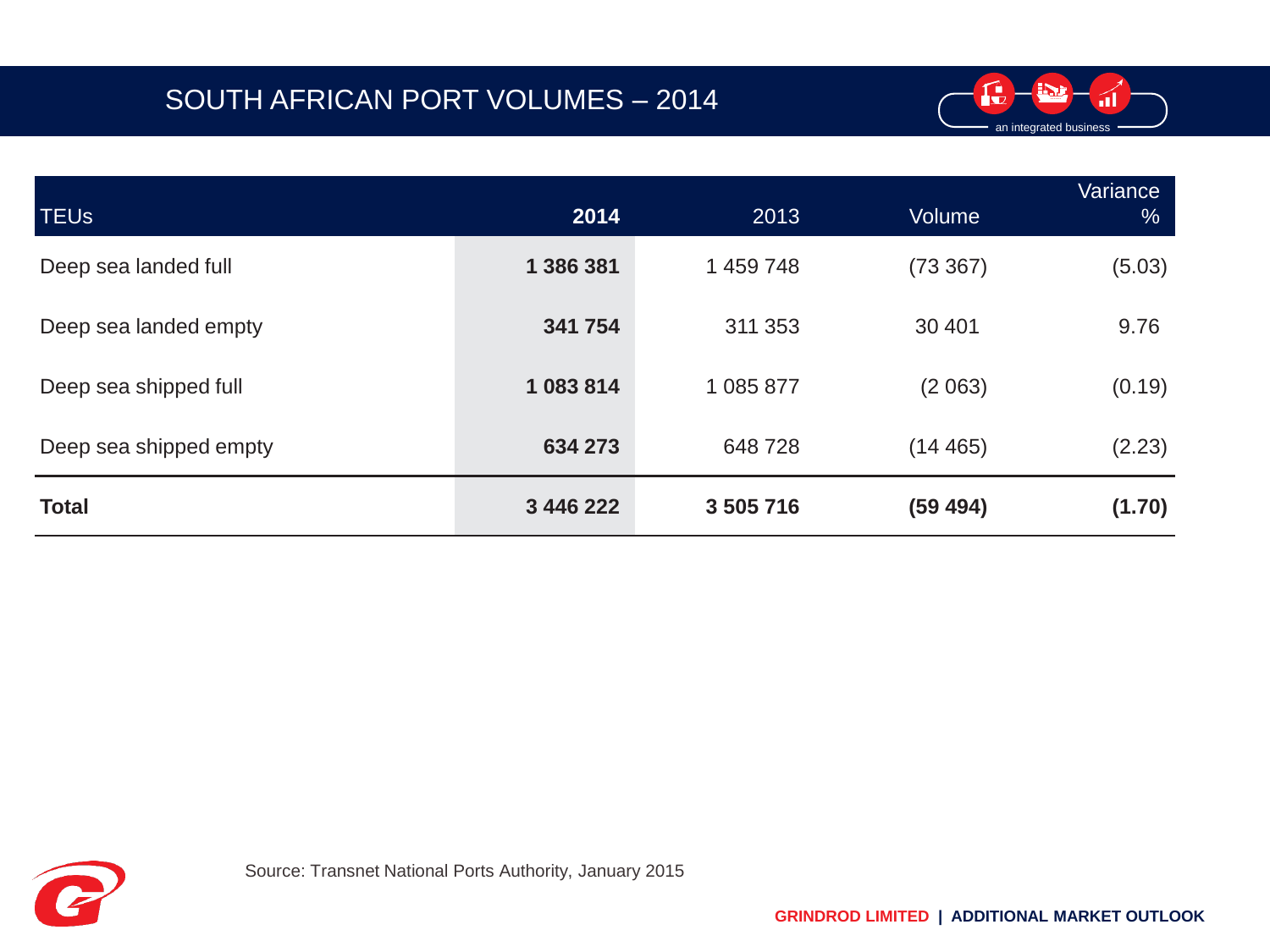### AUTO INDUSTRY SECTOR – SOUTH AFRICA





Source: Automotive News Europe, NAAMSA, BMI forecasts, January 2015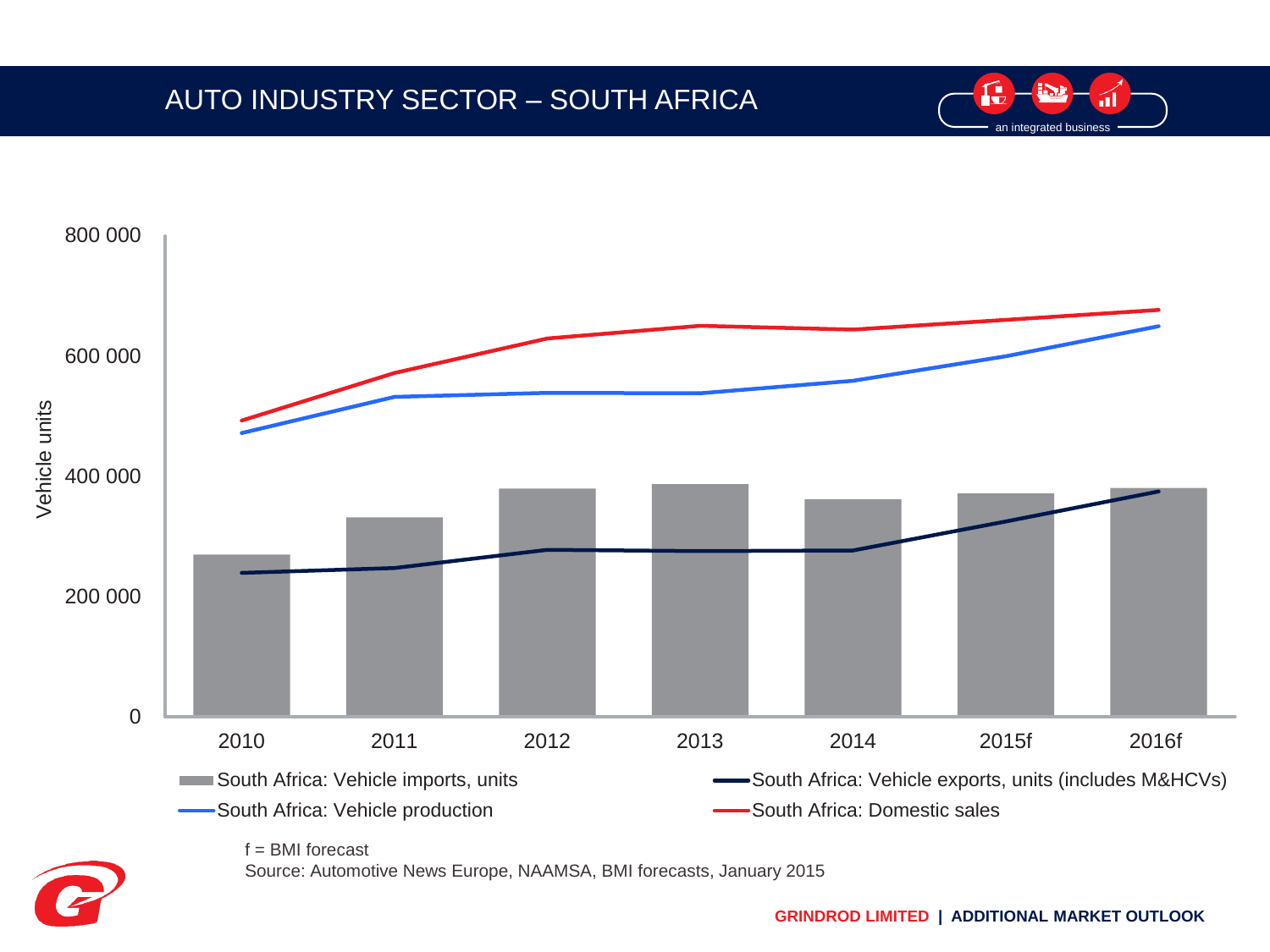# SA MOTOR INDUSTRY SALES



|           | Domestic sales |         |                |         |         |                |
|-----------|----------------|---------|----------------|---------|---------|----------------|
|           | 2014           | 2013    | YOY%           | 2014    | 2013    | YOY%           |
| January   | 53 025         | 55 859  | (5)            | 13 960  | 14 541  | (4)            |
| February  | 51814          | 53 893  | (4)            | 21819   | 26 535  | (18)           |
| March     | 55 503         | 55 782  | (1)            | 24 665  | 19 3 38 | 28             |
| April     | 46 073         | 51 846  | (11)           | 16810   | 22 907  | (27)           |
| May       | 49 4 65        | 55 252  | (10)           | 15 613  | 26 3 25 | (41)           |
| June      | 53 013         | 54 087  | (2)            | 24 0 24 | 24 203  | (1)            |
| July      | 57 670         | 58 685  | (2)            | 22 773  | 26 608  | (14)           |
| August    | 55 722         | 56 960  | (2)            | 25 0 27 | 19 2 84 | 30             |
| September | 60 854         | 54786   | 11             | 30778   | 6 6 22  | 365            |
| October   | 59 384         | 56 922  | $\overline{4}$ | 32 169  | 21 1 25 | 52             |
| November  | 51 098         | 50 806  | 1              | 28 0 21 | 27 114  | 3              |
| December  | 51 461         | 42 406  | 21             | 21833   | 21 4 58 | $\overline{2}$ |
|           | 645 082        | 647 284 | $\overline{0}$ | 277 492 | 256 060 | 8              |

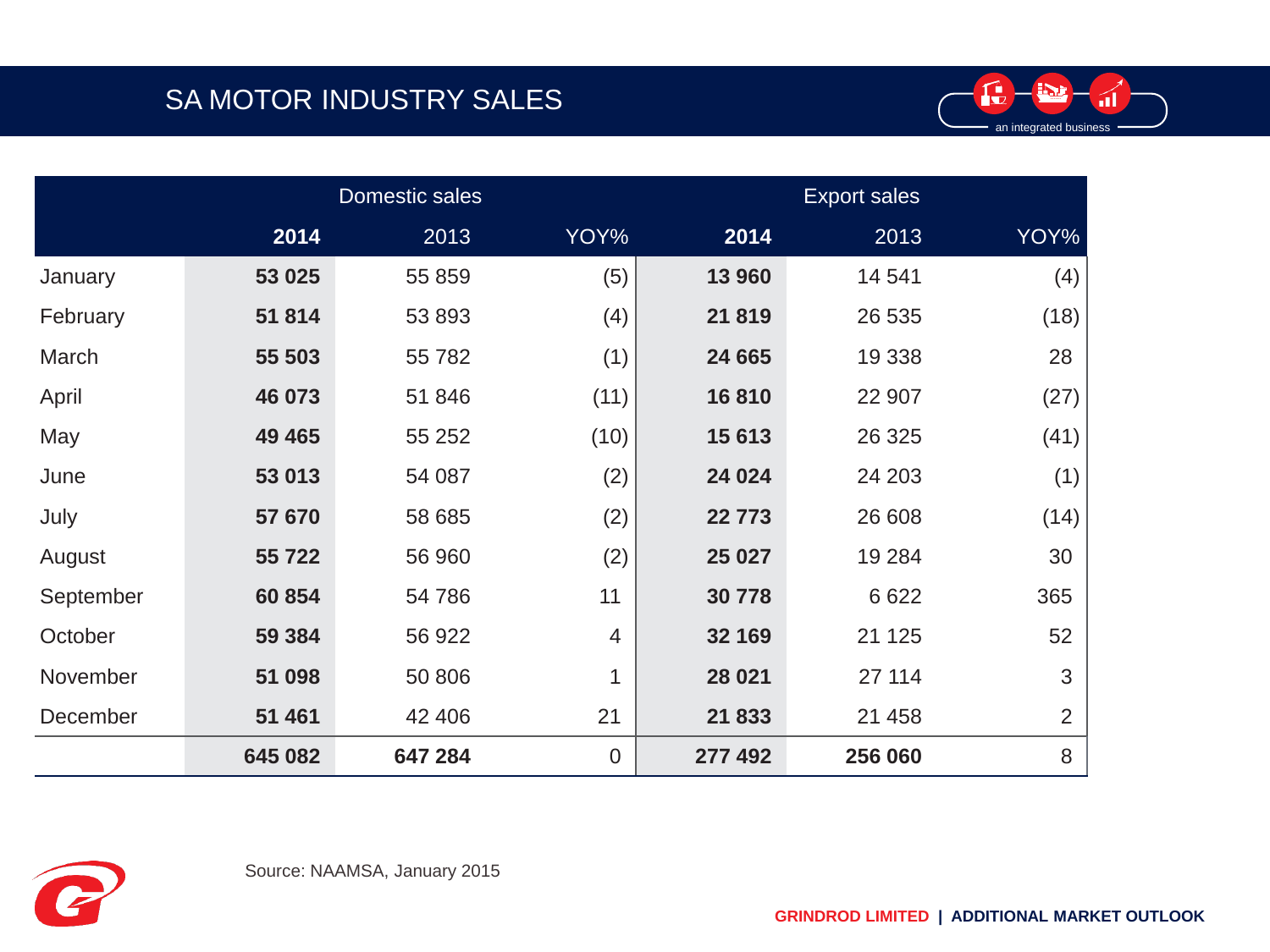## DRY-BULK TRADE GROWTH





2000 2001 2002 2003 2004 2005 2006 2007 2008 2009 2010 2011 2012 2013 2014 2015f 2016f 2017f 2018f 2019f 2020f

- Iron ore Coal Coal Coal Agribulk
	-
- 
- Bauxite/Alumina Minor ores The Minor ores The Steel industry minor bulks
- Phosrock/Fertilisers Forest products Forest products Forest products Forest products Forest products Forest products



Source: Braemar ACM Research, February 2015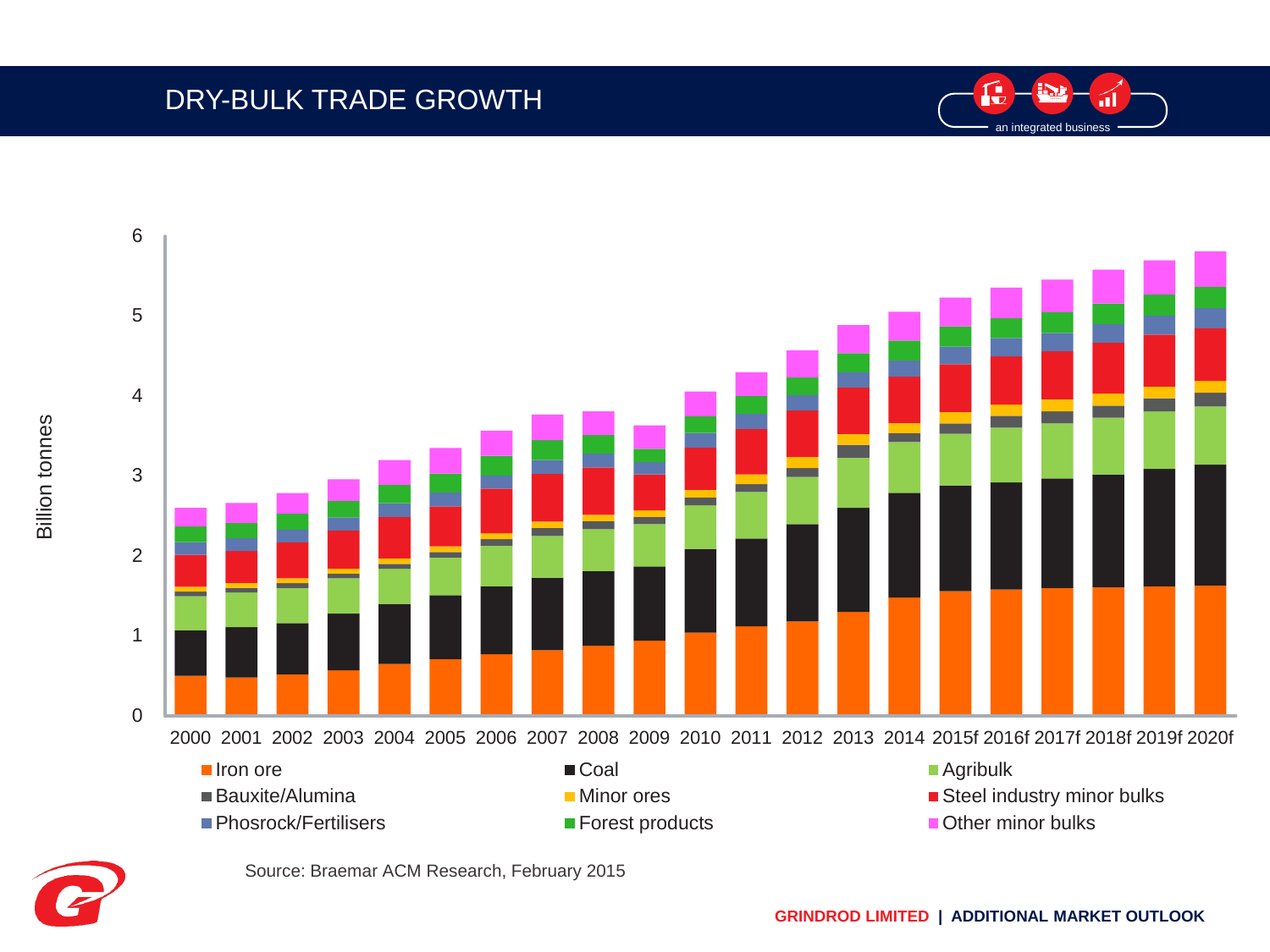#### HANDYSIZE BULK CARRIER AND PRODUCTS TANKER TIME CHARTER RATES





\* Q1 2015: 27 January 2015 Source: Clarksons Research (Shipping Intelligence Network), January 2015 an integrated business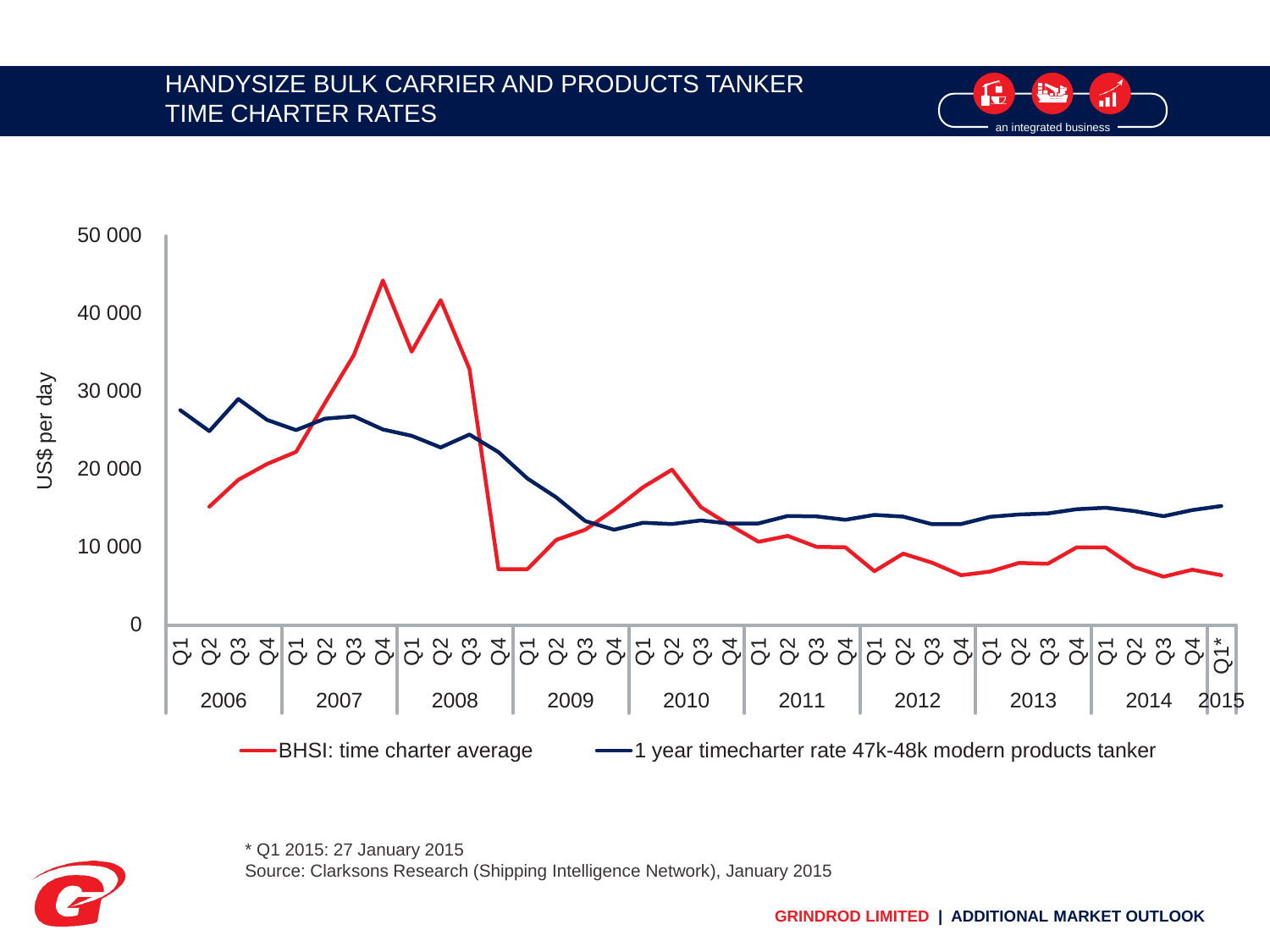



Source: Macquarie Securities Group, Macquarie Group Limited, February 2015

**GRINDROD LIMITED | ADDITIONAL MARKET OUTLOOK**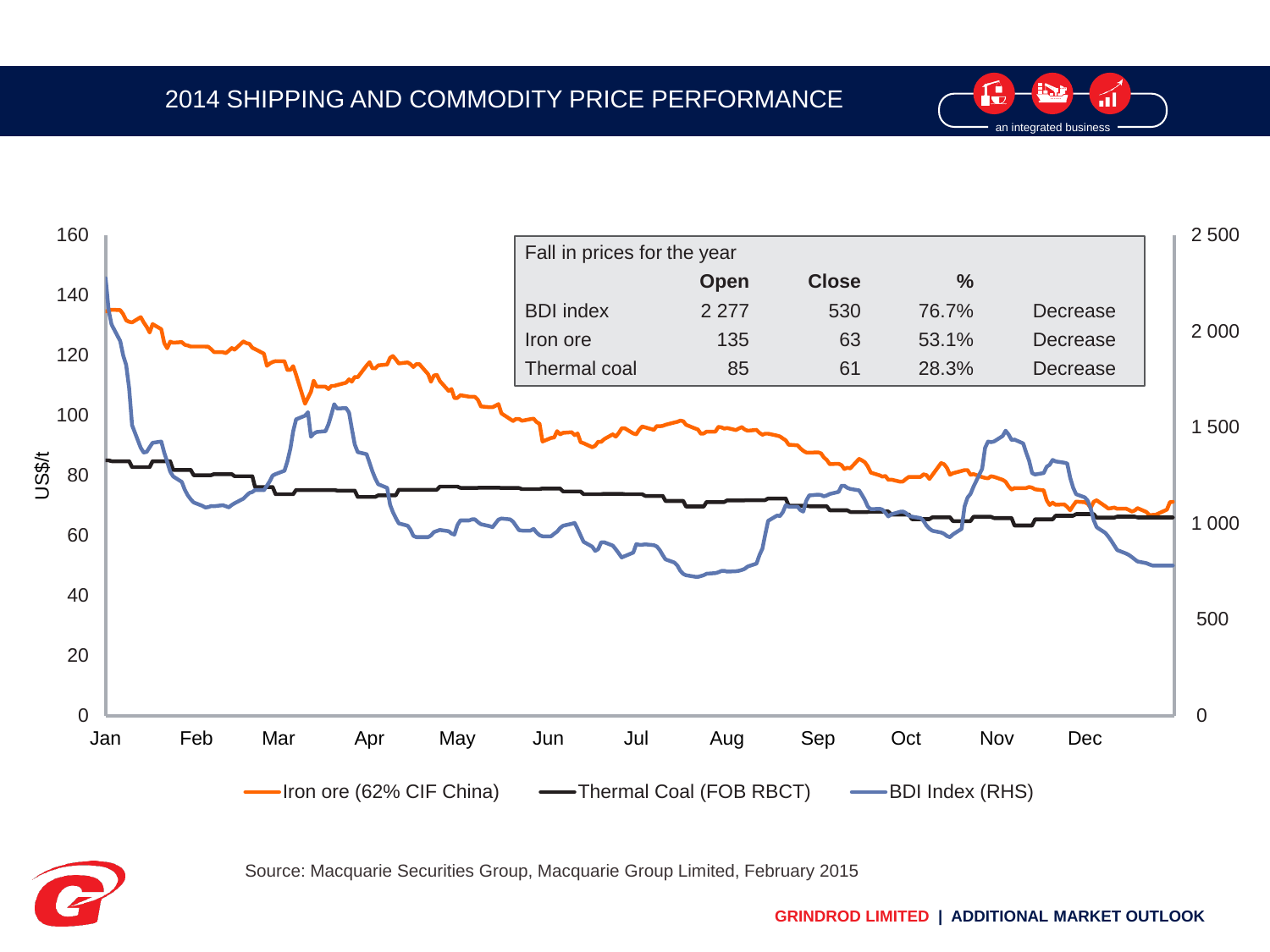#### SOUTHERN AFRICAN COAL EXPORTS





Southern Africa: Botswana, Lesotho, Namibia, South Africa, Swaziland Source: Maersk Broker Research and IHS, January 2015

Million tons

**GRINDROD LIMITED | ADDITIONAL MARKET OUTLOOK**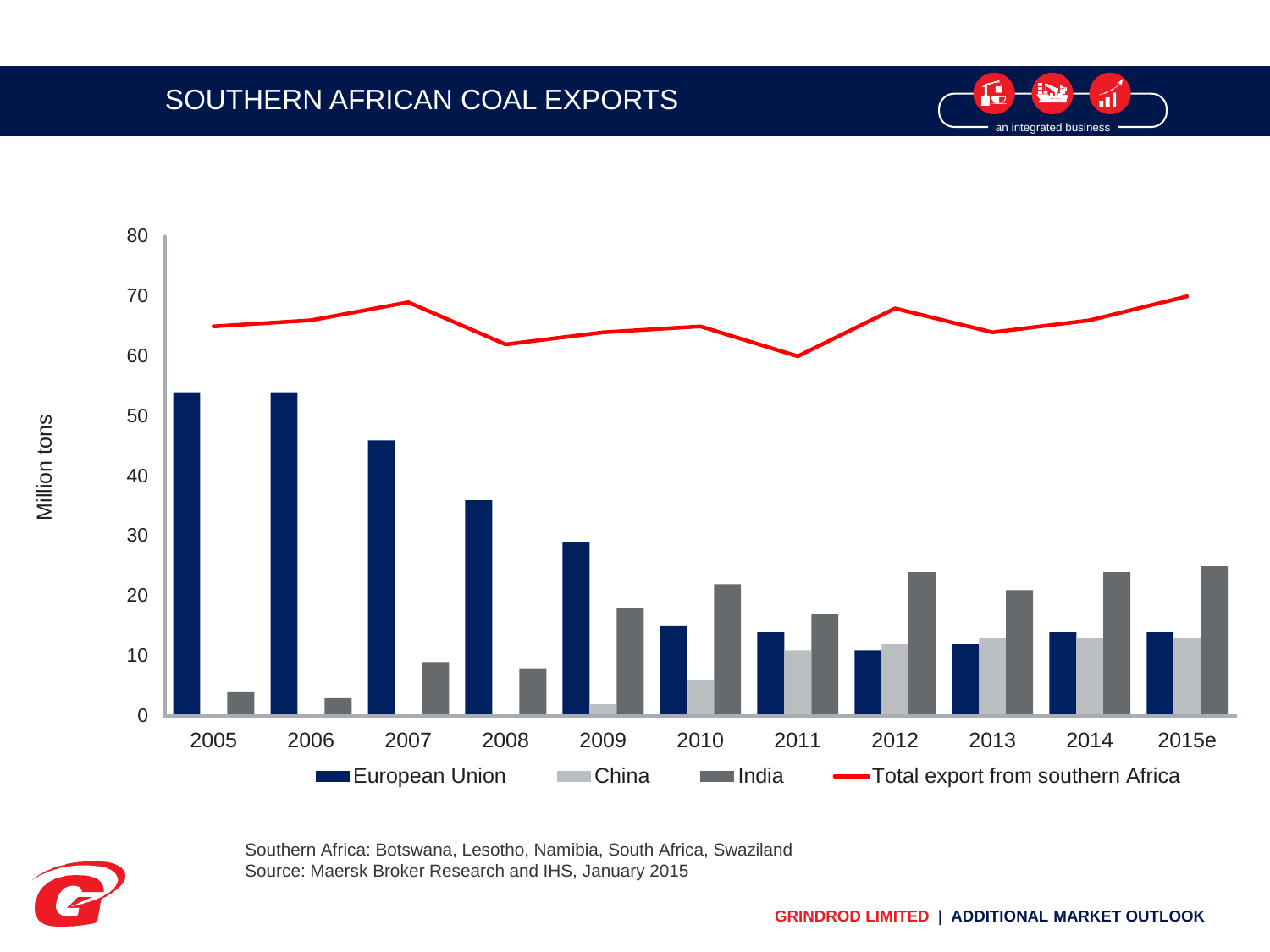### GLOBAL SEABORNE COAL TRADE





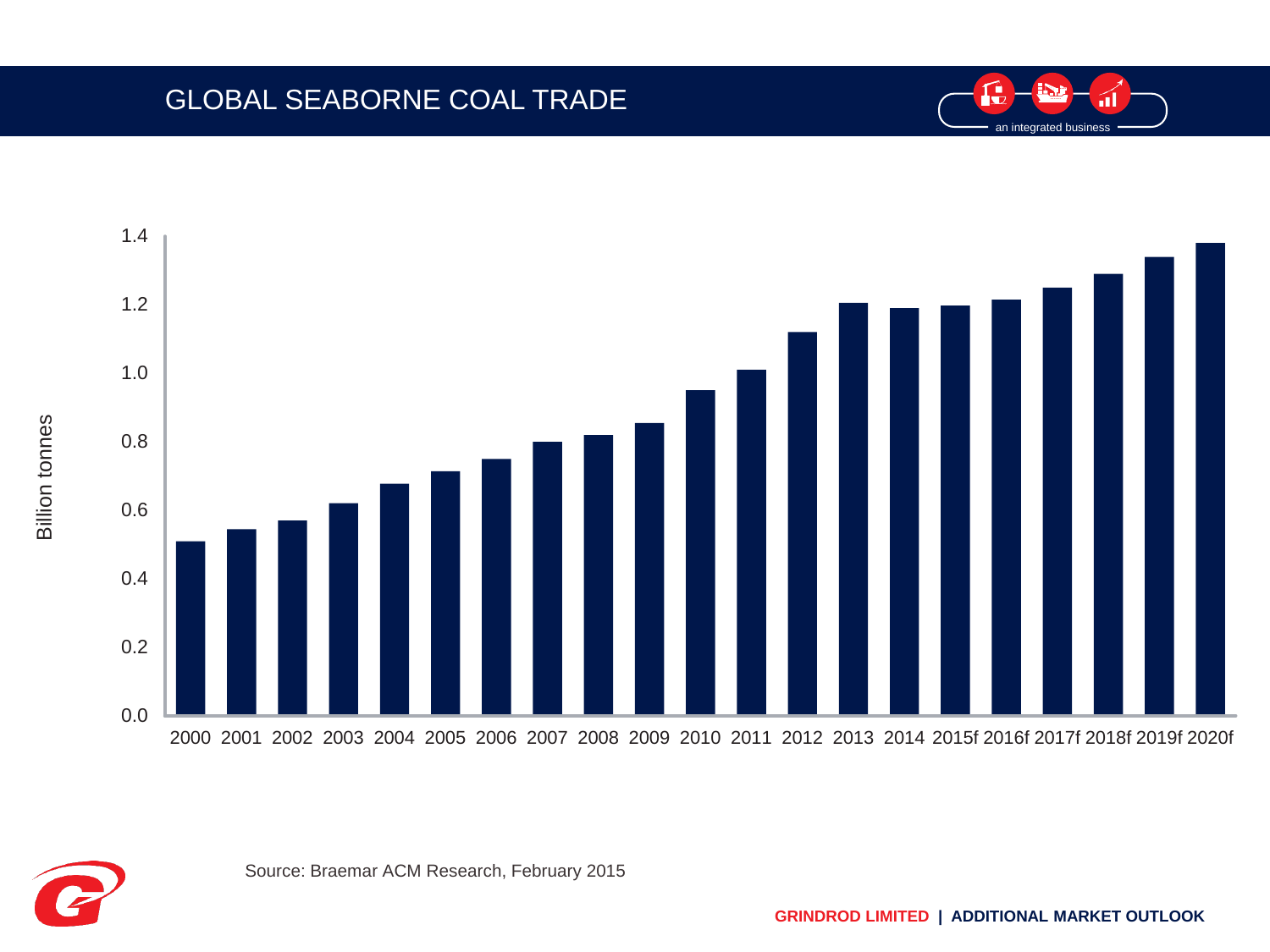## GLOBAL IRON ORE EXPORTERS







Source: Braemar ACM Research, February 2015

**GRINDROD LIMITED | ADDITIONAL MARKET OUTLOOK**